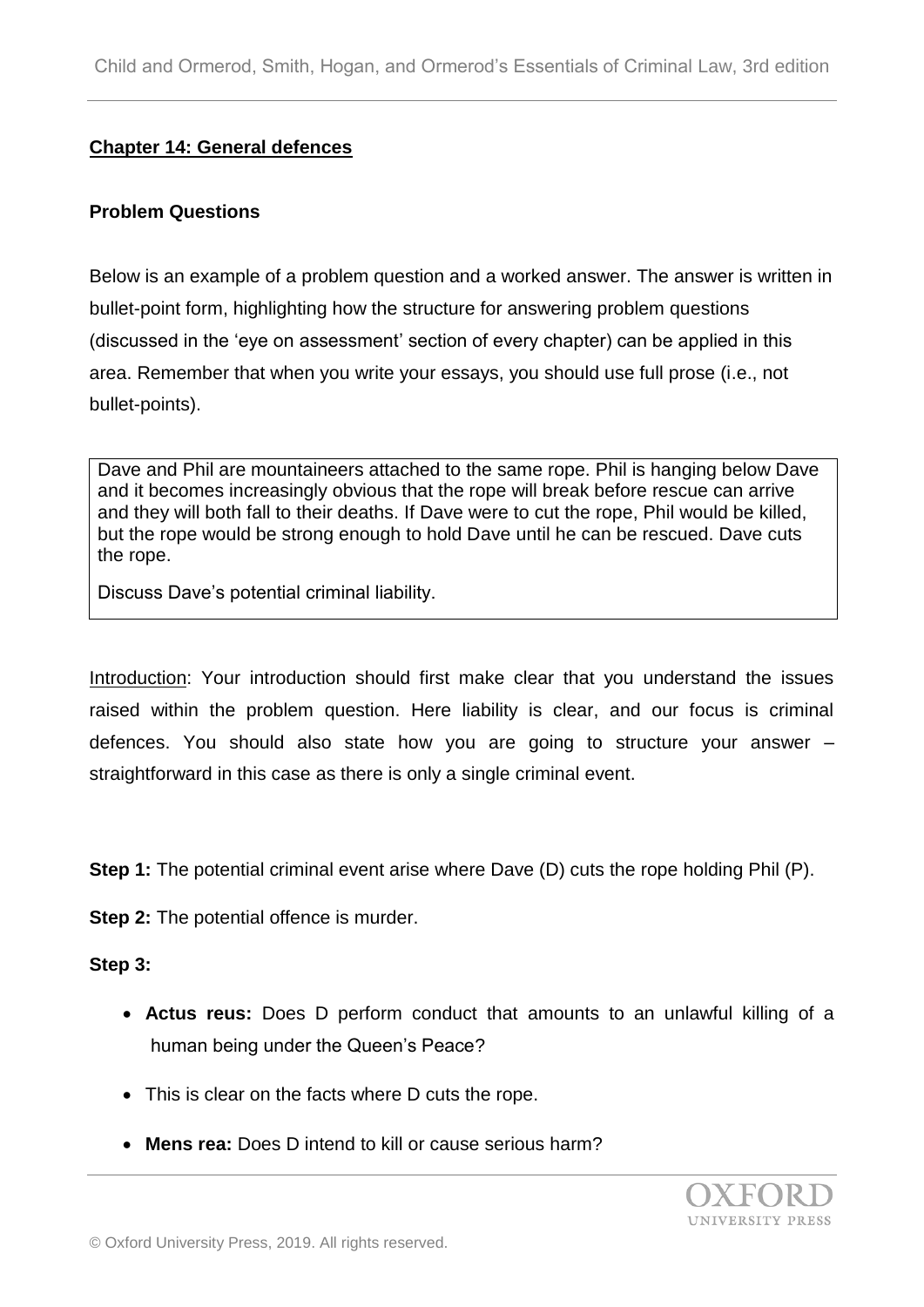D's purpose is not to kill or cause serious bodily harm, but he does foresee this outcome as a virtually certain consequence of his conduct and so he could be said to intend it obliquely. There may be some discussion here about the third limb of the *Woollin* test, where a jury may choose not to find intention. However, it is likely that intention will be found.

**Step 4:** D is likely to rely on a number of defences. In a question of this kind, containing a single criminal event, you should discuss them widely.

- Duress of circumstances? Most of the elements of this defence may be satisfied, but duress is not currently a defence to murder.
- Self-defence? The problem here is that it is counter-intuitive to characterise P's conduct as an attack upon D.
- Necessity? *Re A* shows that necessity can be a defence to murder. Further, in line with *Re A*, and contrary to *Dudley and Stephens*, we can say that P is 'destined to die' (will die either way). This was true of the twin Mary in *Re A*. Our case also seems in line with the criteria discussed in *Re A*: (i) the act is needed to avoid inevitable and irreparable evil; (ii) no more should be done than is reasonably necessary for the purpose to be achieved; (iii) the evil inflicted must not be disproportionate to the evil avoided. However, *Re A* was explicitly confined to its facts, and does not create transferrable criteria for a general defence. Further, in this case D *believes* the rope is not strong enough, whereas in *Re A* there was irrefutable medical evidence.

**Step 5:** It is likely (perhaps) that liability will not be found. It is for you to identify which route to this outcome you think is most likely.

Conclusion: You should summarise your findings. In a relatively brief problem question of this kind, you also have the space for a longer discussion here about the relative merits of the law you have applied.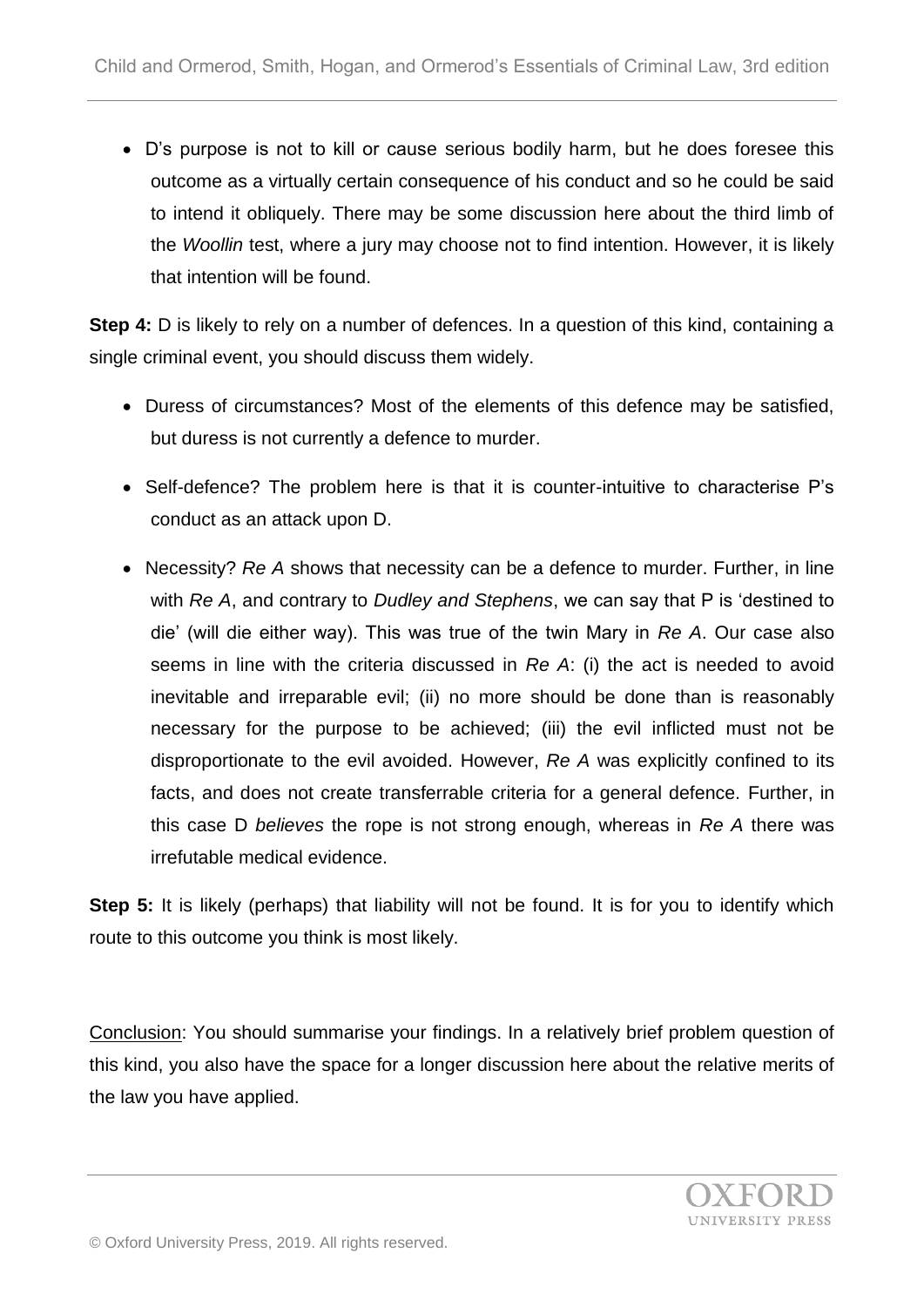### **Essay Questions**

There are several areas of interest for essay-type questions in relation to the general defences. For example, the fairness and scope of the individual defences, the differences between excuses and justifications, the inconsistent approach of the law between the different defences (e.g., in relation to objective or subjective elements), the potential for reforms, and so on.

Below is an example of an essay-type question, and a bullet-point plan for a possible answer. This is for illustration purposes only. When writing an essay of this kind yourself, there will usually be alternatives ways you could structure your answer, alternative points of discussion that could be raised, and you would certainly be expected to write in full prose (i.e., not in bullet-point form). The most important point to take from these plans is how they focus on identifying and discussing the subject matter of the debate within the question, not simply listing information about the relevant topic.

'The role of defences is to ensure that those who satisfy the fault and conduct elements of offences, but who are not genuinely blameworthy, should escape conviction. However, the current law fails in this role.'

Discuss with reference to the defences of self-defence, duress and necessity.

### **Introduction:**

- Your introduction needs to highlight and engage with the central debate within the question: the role of defences to protect those who are not 'genuinely blameworthy' despite completing the elements of a defence.
- You should then explain how you are going to structure your essay. One way for a question of this kind would be to separate the two contrasting ways in which defences seek to identify those who are not genuinely blameworthy: excuses and justifications.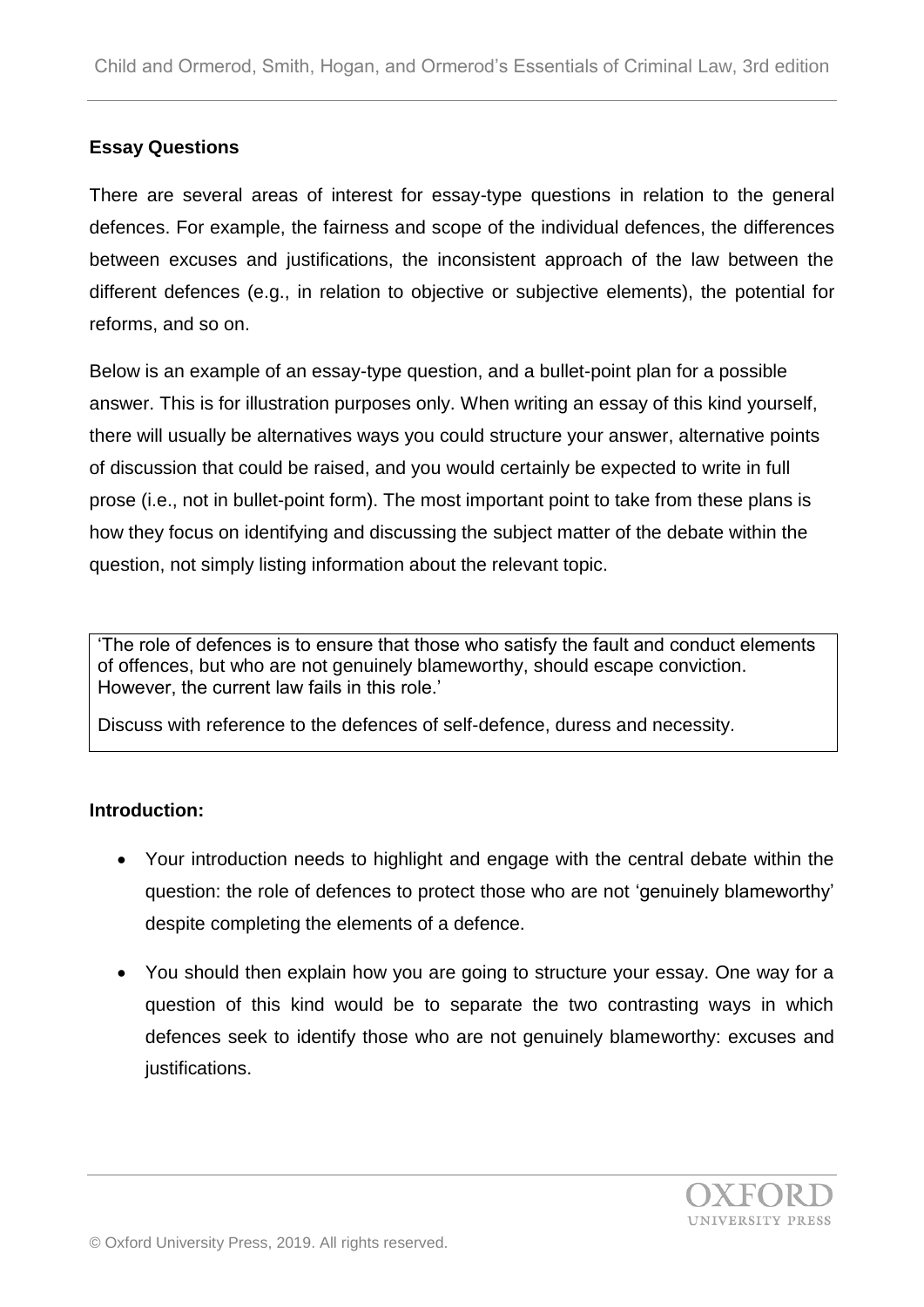## **Body of the essay:**

- Excuse defences:
	- o Acquitted because D could not be expected to withstand the pressure/treat.
	- o For example, duress: This defence arises where D has a reasonable belief in threat to life or serious injury, and there is a reasonable overwhelming of D's restraint. The defence excuses where D is not blameworthy, but it may be too narrow. For example, it is not a defence to murder; it will not excuse where D honestly (but unreasonably) believes in threat or has will overborn (even where this is due to low IQ etc.); and the voluntary association exclusion has also been applied very (perhaps overly) restrictively.
- Justification defences:
	- o Acquitted because D did the right thing in the circumstances
	- o For example, self-defence: This defence applies where D has a subjective belief in force being necessary, and uses an objectively reasonable degree of force (based on the facts as D believes them to be). Again, it could be contended that the defence is applied too narrowly. For example, there has been considerable debate about the reasonableness criterion in circumstances of extreme stress, and for particular groups such as householders. Indeed, this has led to reform within section 43 of the Crime and Courts Act 2013. It could also be argued that self-defence applies too widely, acquitting those who deserve liability. For example, unlike duress, D does not need to have a 'reasonable' belief in the necessity of force. Thus, where D kills, we may question whether D's acquittal under self-defence is compatible with V's Art 2 right to life?
	- o For example, necessity: This is a balance of evils defence. We could argue that it applies too widely, as it certainly has the potential to do. However, if we look at where it has been applied in practice, we could argue that it is too narrow. Either way, we could certainly question the lack of clarity with regard to this defence.